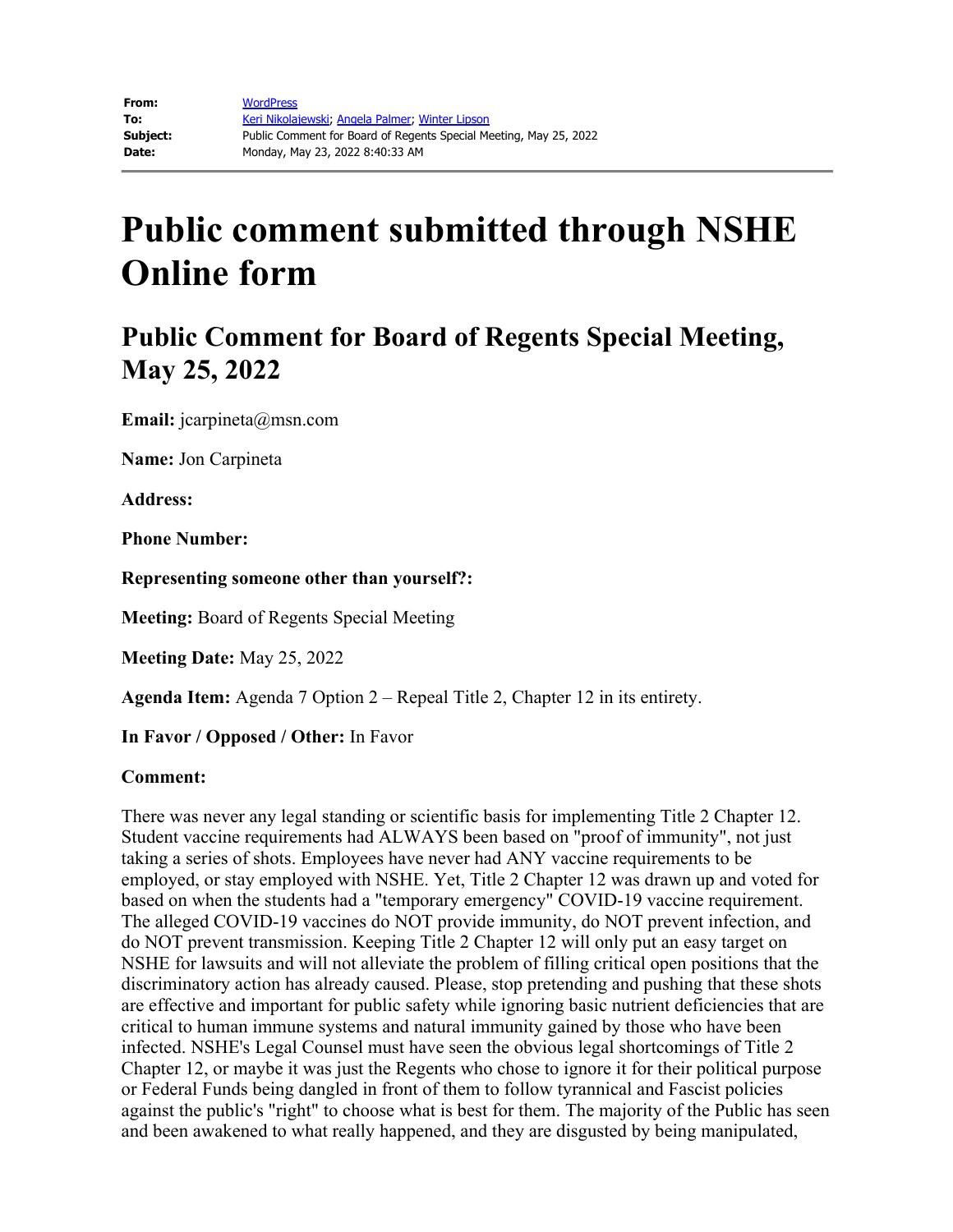coerced, and even forced (having their livelihood held against them) to take shots that were ineffective and unnecessary for those who have healthy immune systems. Trying to hide behind a facade of having some procedural form of legality will never last. The majority of the Public is smarter than that, and cannot be fooled indefinitely. Mistakes will only get worse with time. Learn from it now, and repeal Title 2 Chapter 12 in its entirety. Thank you.

#### **Agreed that all the information above is true and accurate**: Yes

--

This e-mail was sent from a contact form on Nevada System of Higher Education (https://nshe.nevada.edu)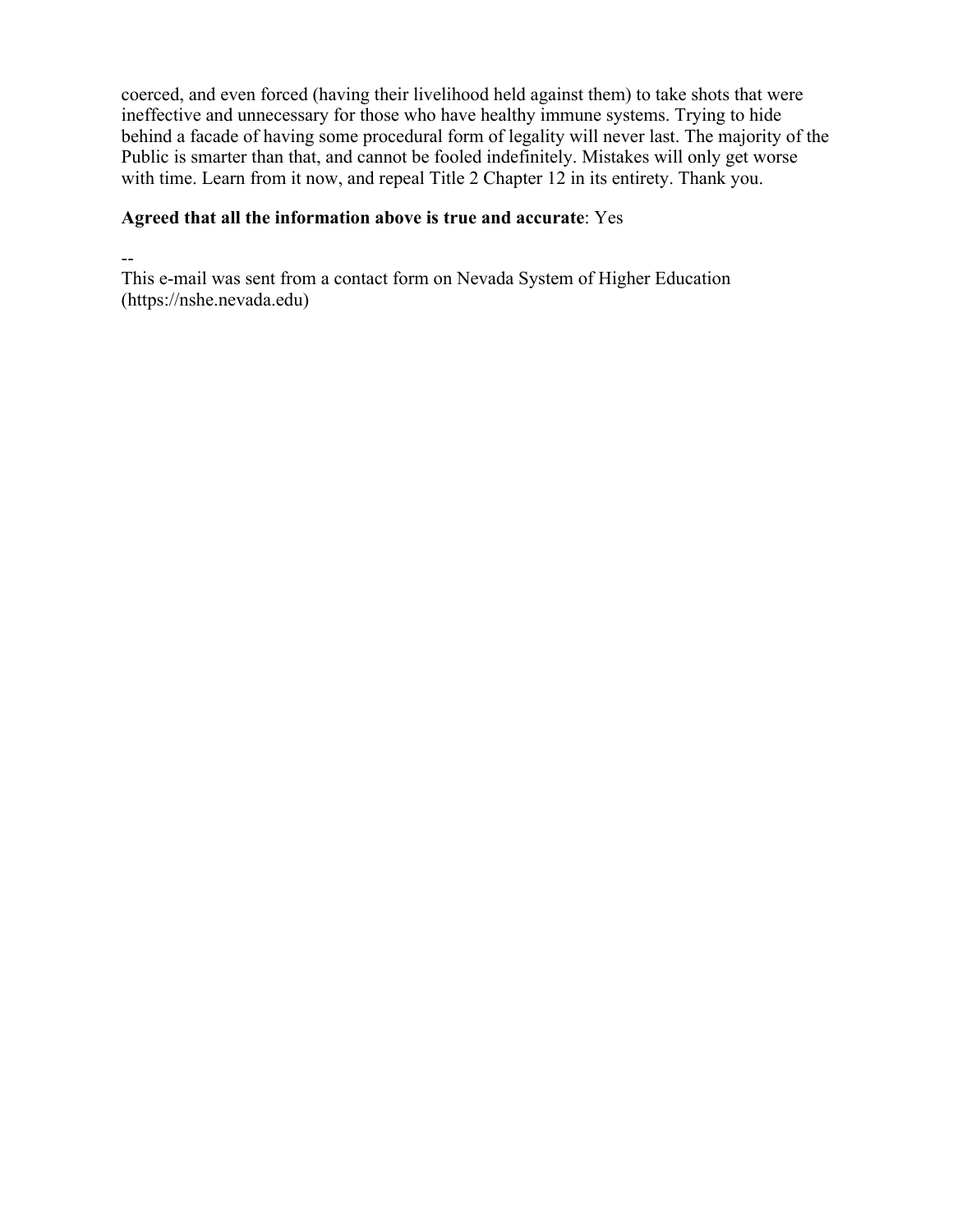## **Public Comment for Board of Regents Special Meeting, May 25, 2022**

WordPress <frankp2@unlv.nevada.edu>

Tue 5/24/2022 9:48 AM

To: Keri Nikolajewski <knikolajewski@nshe.nevada.edu>;Angela Palmer <apalmer@nshe.nevada.edu>;Winter Lipson <wlipson@nshe.nevada.edu>

# **Public comment submitted through NSHE Online form**

# **Public Comment for Board of Regents Special Meeting, May 25, 2022**

**Email:** frankp2@unlv.nevada.edu

**Name:** Parker Franklin

**Address:** 

**Phone Number:** 

**Representing someone other than yourself?:**

**Meeting:** Board of Regents Special Meeting

**Meeting Date:** May 25, 2022

**Agenda Item:** Aesthetic appeal of new engineering building

**In Favor / Opposed / Other:** In Opposition

### **Comment:**

The engineering building being built East of TBE building looks terrible. It's a cube, big whoop. TBE is bad enough trying to impress us with nonsensical stairways and inconsistent floors. You should cease construction and hire an architect that has more brain cells than a sheet of graphing paper. The university needs something new, something totally Solarpunk.

### **Agreed that all the information above is true and accurate**: Yes

-- This e-mail was sent from a contact form on Nevada System of Higher Education (https://nshe.nevada.edu)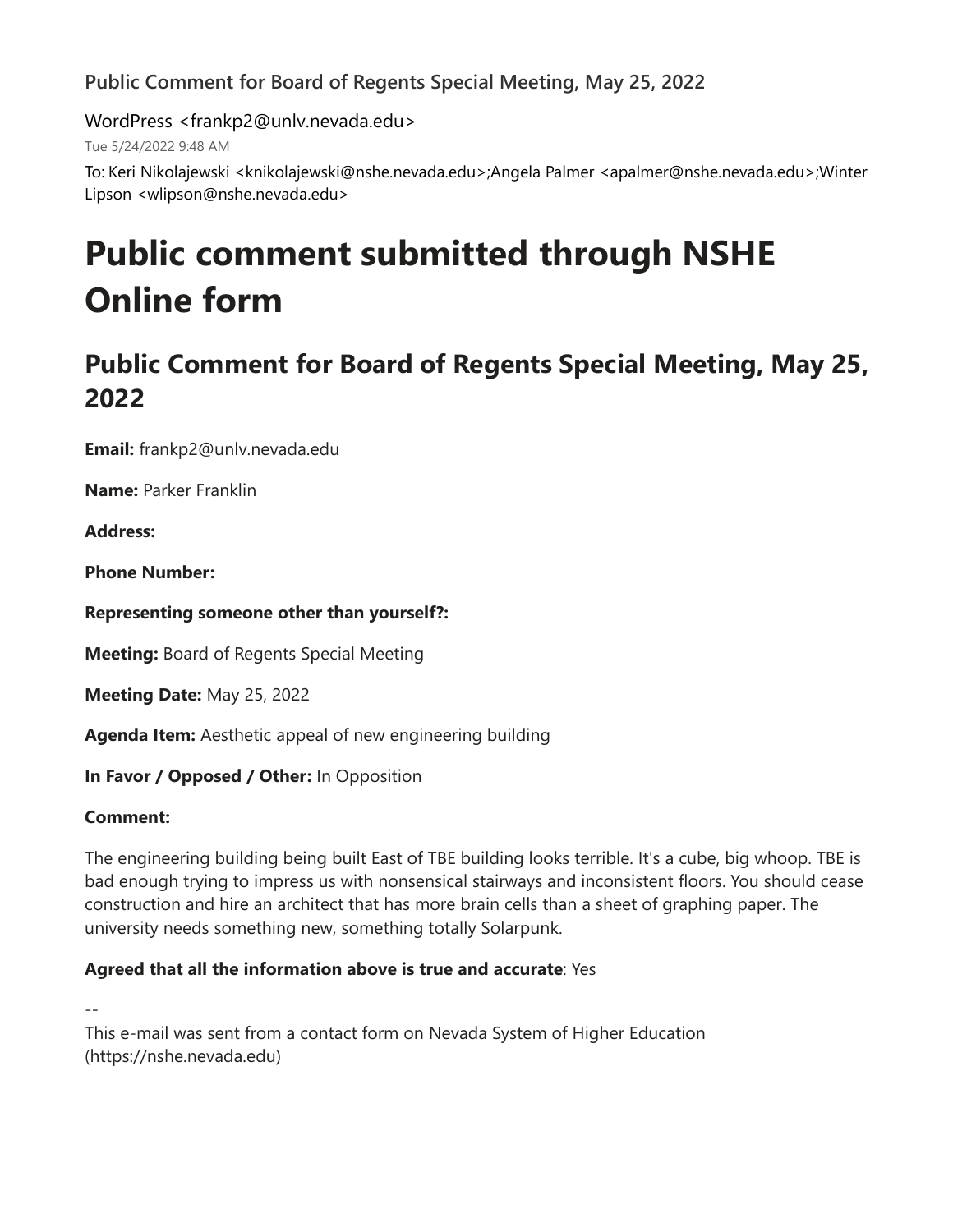# **Public comment submitted through NSHE Online form**

## **Public Comment for Board of Regents Special Meeting, May 25, 2022**

**Email:** vince.mcguinness@unlv.edu

**Name:** Vince McGuinness

**Address:**

**Phone Number:**

**Representing someone other than yourself?:**

**Meeting:** Board of Regents Special Meeting

**Meeting Date:** May 25, 2022

**Agenda Item:** Juneteenth

**In Favor / Opposed / Other:** No Position stated – Concerned or Neutral

**Comment:**

Will Juneteenth be observed as a paid state holiday?

#### **Agreed that all the information above is true and accurate**: Yes

-- This e-mail was sent from a contact form on Nevada System of Higher Education (https://nshe.nevada.edu)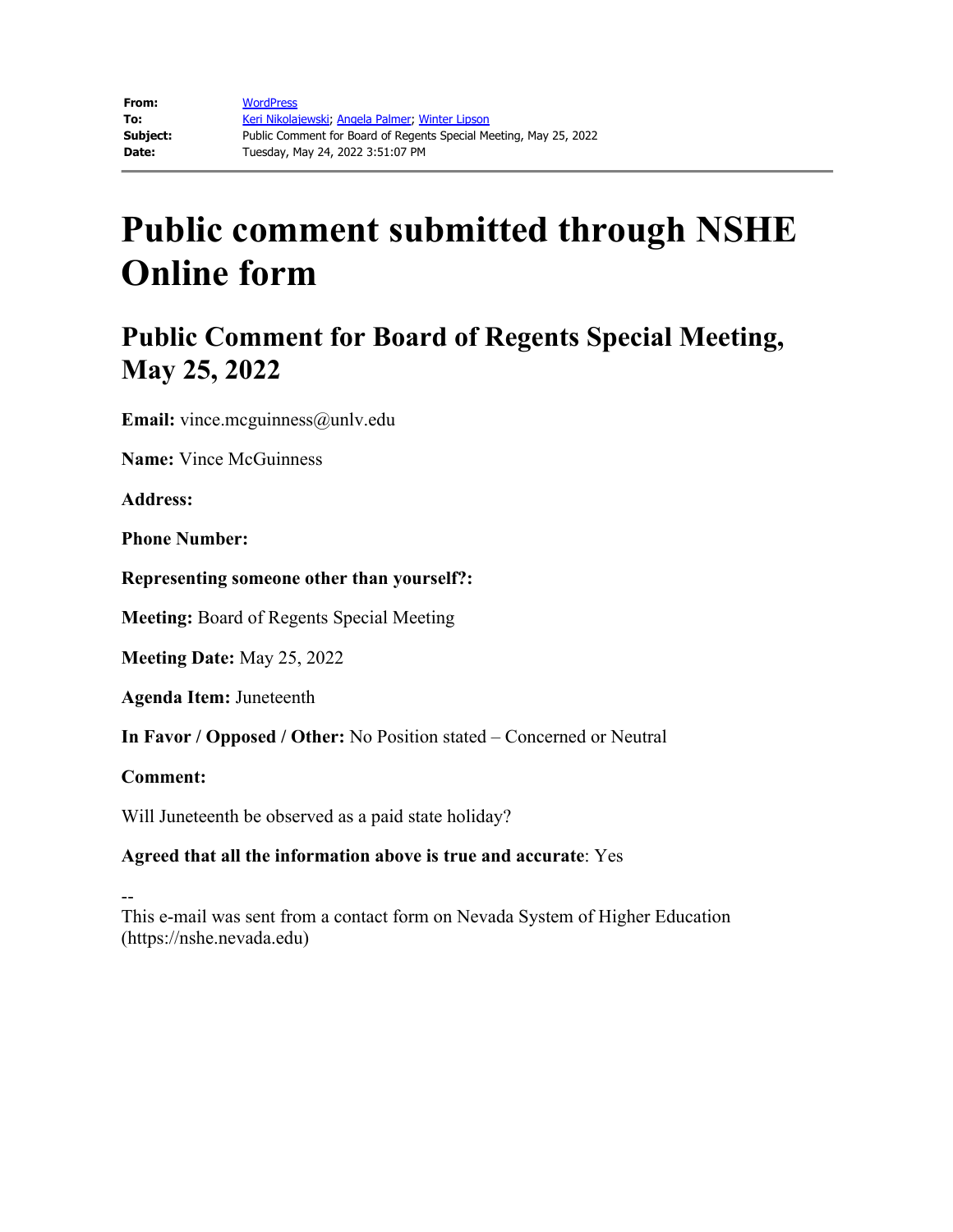### **Public Comment for Board of Regents Special Meeting, May 25, 2022**

WordPress <kent.ervin@nevadafacultyalliance.org>

Tue 5/24/2022 6:49 PM

To: Keri Nikolajewski knikolajewski@nshe.nevada.edu ;Angela Palmer apalmer@nshe.nevada.edu ;Winter Lipson <wlipson@nshe.nevada.edu>

# **Public comment submitted through NSHE Online form**

# **Public Comment for Board of Regents Special Meeting, May 25, 2022**

**Email:** kent.ervin@nevadafacultyalliance.org

**Name:** Kent Ervin

**Address:**

**Phone Number:** 

**Representing someone other than yourself?:** Nevada Faculty Alliance

**Meeting:** Board of Regents Special Meeting

**Meeting Date:** May 25, 2022

**Agenda Item:** 7

**In Favor / Opposed / Other:** No Position stated – Concerned or Neutral

### **Comment:**

The pandemic is not over. We are in a resurgent wave in Nevada. And there is a new outbreak of monkeypo around the world how serious remains to be seen. It is time to look forward, not to relitigate the past thirty months.

We now know that the primary transmission mechanism for Covid is virus-containing aerosol particles that we exhale, that float in the air, and that accumulate indoors. The best mitigation measures are known: vaccination, high-quality masks, and ventilation and filtration of indoor air.

Alarmingly, we still have classrooms where there is no outside air intake and no filtration of recirculated air. That's a public health hazard both for airborne virus and for wildfire smoke season.

The question is when and how to implement mitigation measures based on community transmission rates. Fortunately, we do have public health, medical, and air quality experts that can be consulted.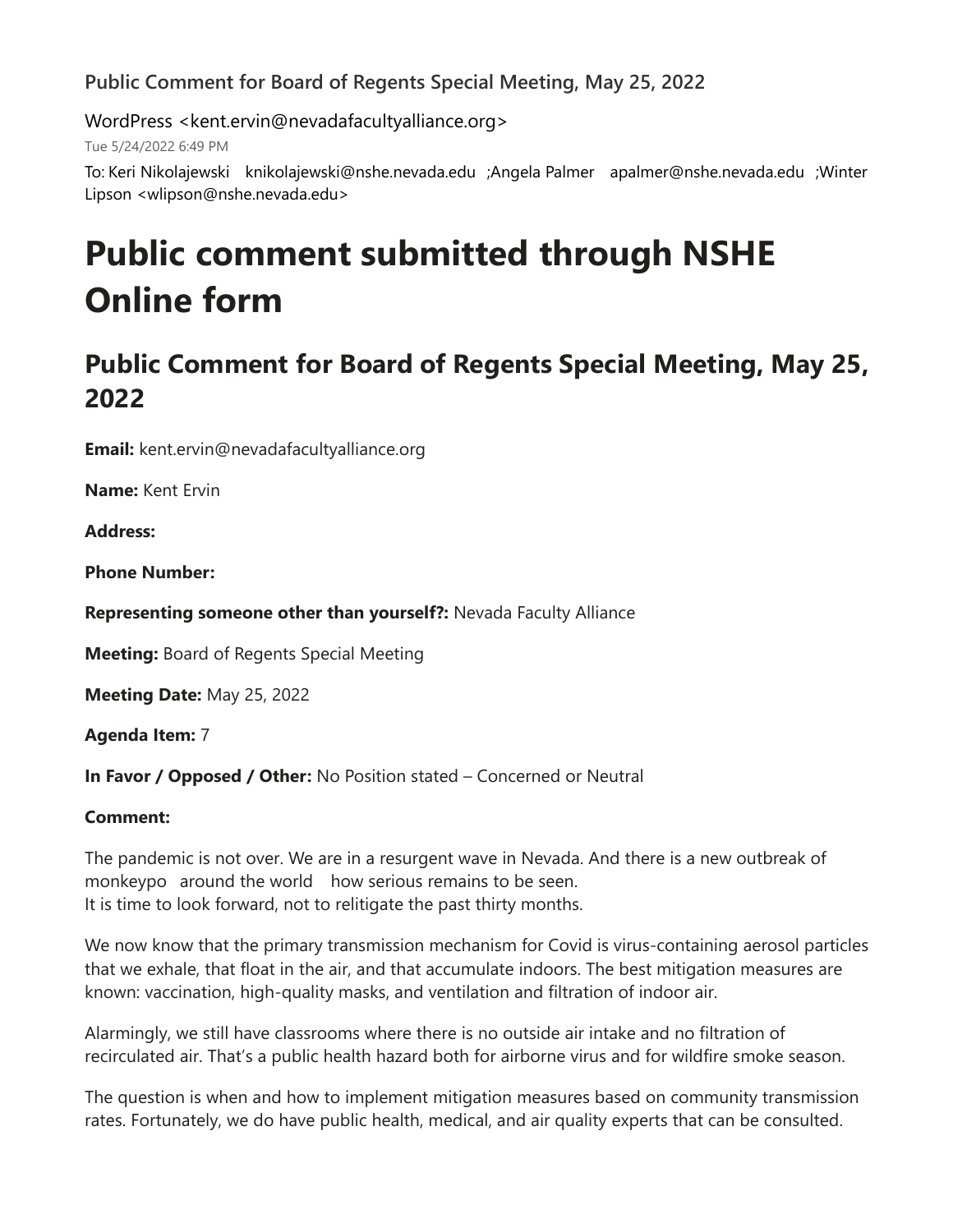What we have learned in the past year is that the Board of Regents itself is ill-equipped to make these decisions or to respond promptly. Rather, it is your job to provide the System and institutions with the ability to do that.

Neither option presented in agenda item 7 is what is needed at this juncture. The Board should:

(1) create a permanent system level advisory body that can be activated quickly to provide e pert public health recommendations on matters of urgent public health and safety;

(2) empower each institution to implement safety measures with consideration of local conditions; and

(3) for the current situation, make urgent improvements in Indoor Air Quality for both airborne pathogens and smoke particulates, which will have long term health benefits for students and faculty.

Thank you.

### **Agreed that all the information above is true and accurate**: Yes

--

This e-mail was sent from a contact form on Nevada System of Higher Education (https://nshe.nevada.edu)